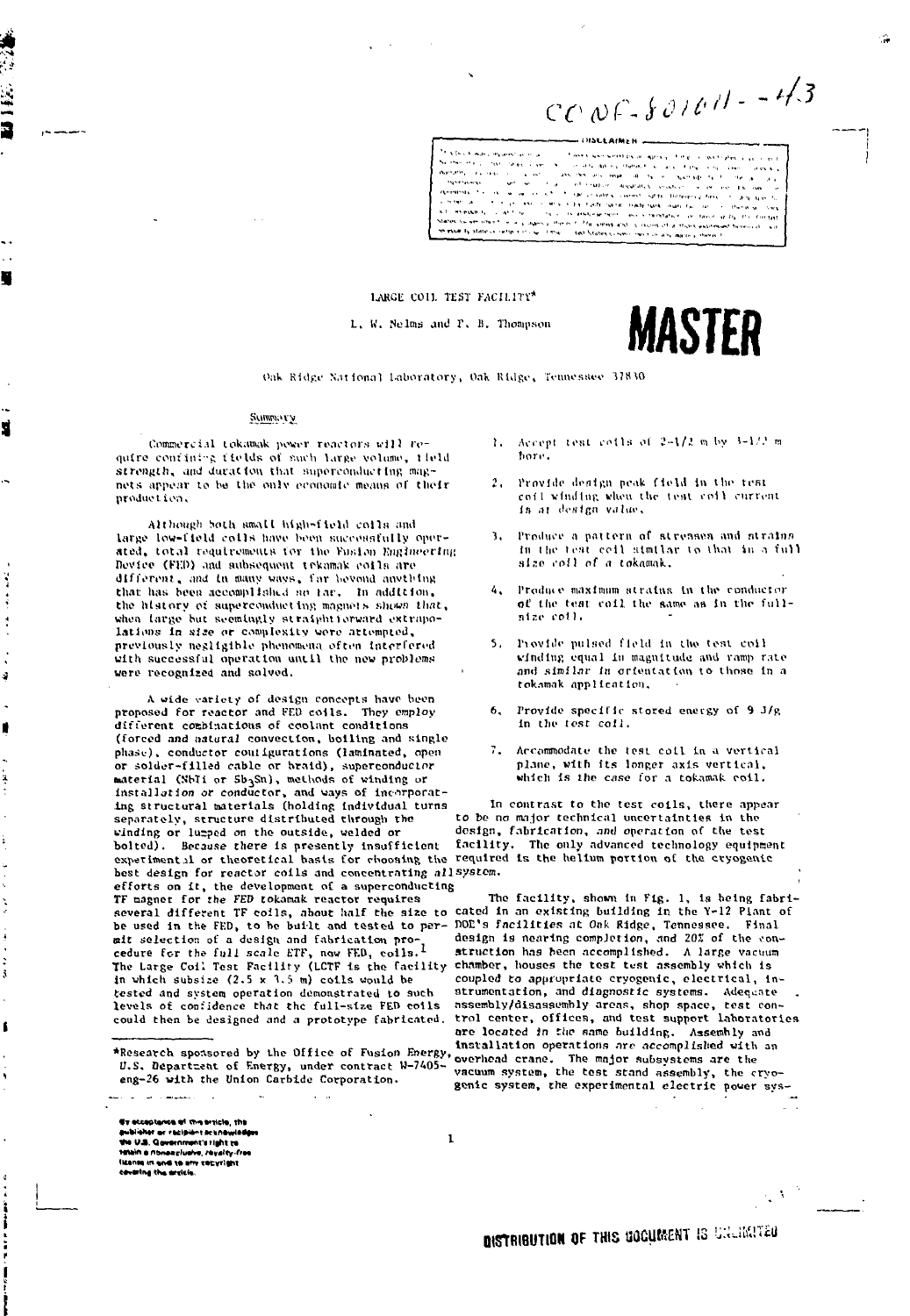

Fig. 1

Overview, i.CTF Large Coil Test Facility

ten, the instrumentation and controls system, and the data acquisition system.

### Vacuum System

A large vacuum tank. Fig. 2, fs used to provide therms! isolation  $f_{\text{Pl}}$  , he test coils. The tank is a 35-foot-diameter cylinder with flat bottom and a removable torispherically shaped head. The weight of the experimental equipment is carried tnrough the tank bottom to the foundation which rests on bedrock. Construction is conventional, except that stainless steel is used

throughout to provide low outgassing rates, tolerance for cryogenic fluid spills, and absence of significant attractive reaction to magnetic forces. Coolant, electrical, and instrumentation leads are connected through ports in the sidewall and head. The foundation for the vessel is a reinforced con-crete slab placed cr. bedrock. Foundation prepara-tion required some earth excavation and "dental work" on the bedrock to insure minimum settlement of the foundation. The bearing capacity of the bedrock is approximately 15,000 psf- To make room in the building for the tank, ten reinforced concrete columns and sufficient concrete floor area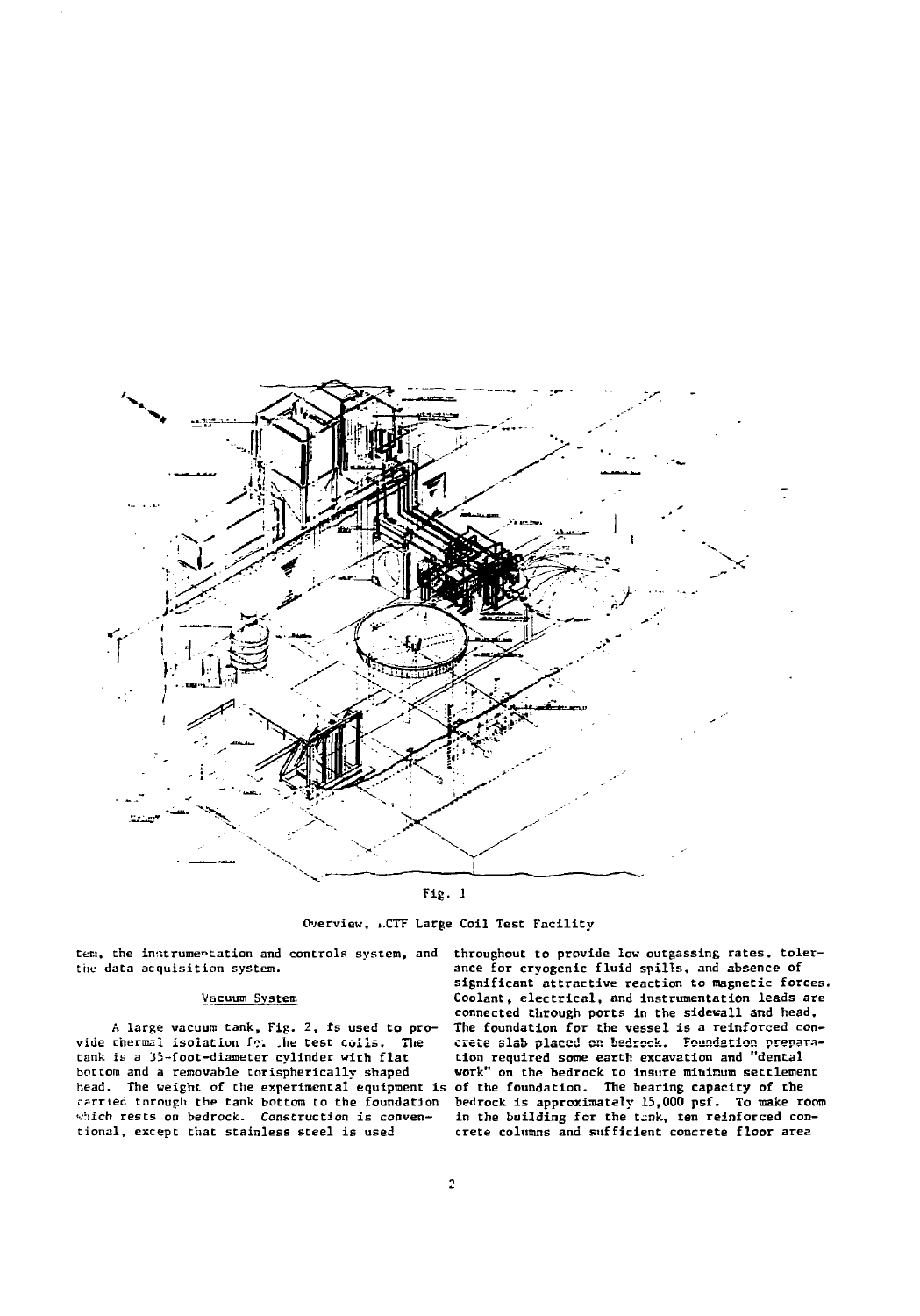

Vacuum Tank Elevation

to provide a 45-foot square around the 35-foot- The pumping system has three 1000-cfm/175-cfm

vessel is supported by reinforced concrete beams valves which allow each one to be isolated from the<br>and columns which were added for this purpose. vacuum vessel. There is a liquid nitrogen-cooled

diameter vessel were removed at both floor levels, blower/mechanical pump, one 600-cfm/110-cfm blower/ mechanical pump and two 35-inch oil diffusion pumps. The perimeter of the opening around the large The diffusion pumps are mounted on right angle<br>vessel is supported by reinforced concrete beams valves which allow each one to be isolated from vacuum vessel. There is a liquid nitrogen-cooled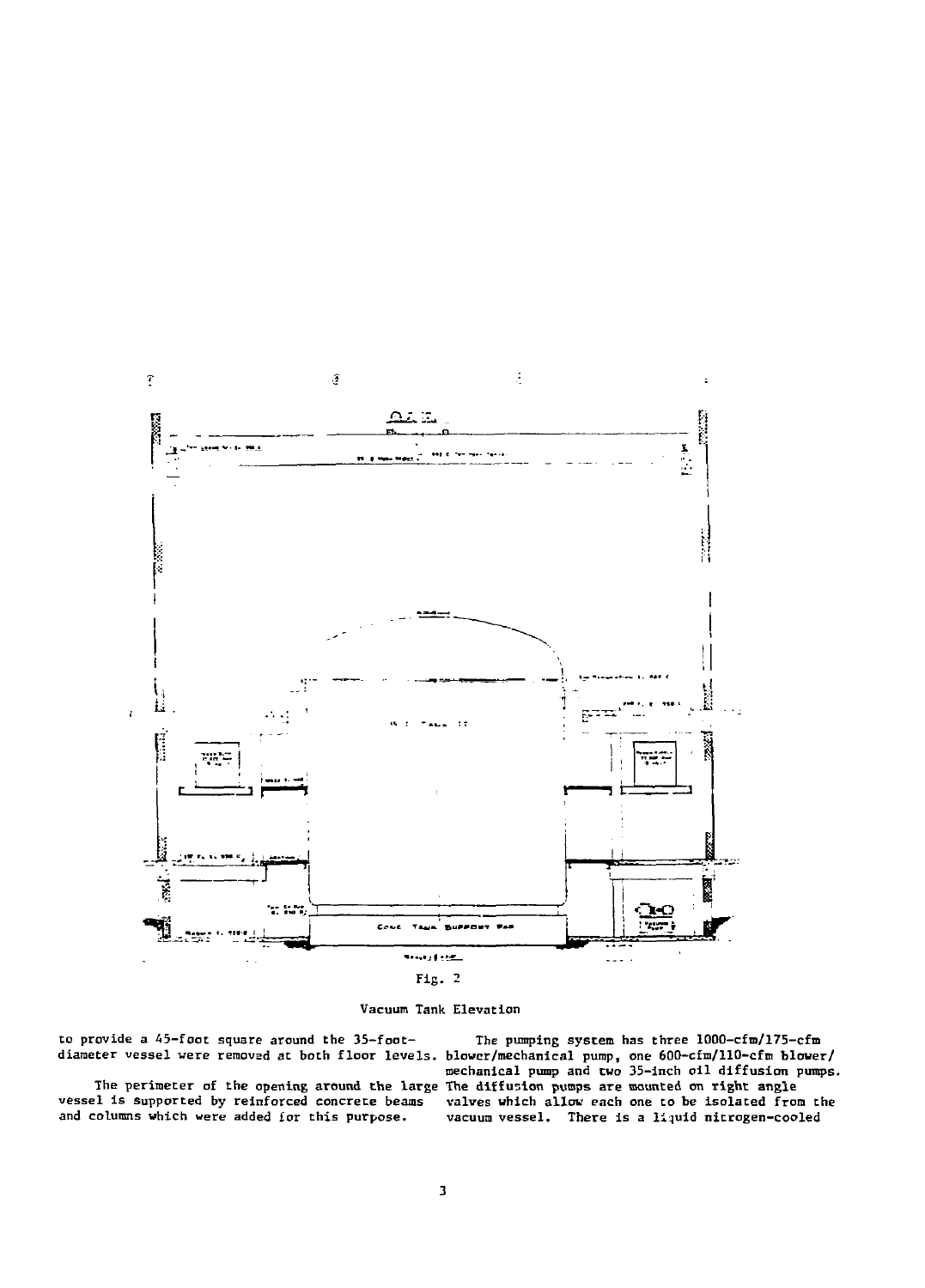**to prevent oil back-streaming and thermal radiation on a liquid-nitrogen-cooled pad providinp a therinto the vacuum vessel. This combination of pumps mal intercept between the base and the floor, results in a theoretical pumpdown time of five hours. With only hall the system operating, ex- Cl jogenic System perience has shown that the tank can be pumped down** .<br>In eight hours when empty of experimental hardware. The cryogenic system is comprised of two sub-<br>The ultimate hase pressure of the system is 5.2 x systems, the helium system and the nitrogen sys-The ultimate base pressure of the system is 5.2 x  $10^{-3}$  torr with an outgassing rate of 2.6 torr  $V$ sec. tem. The helium system furnishes primary cooling The 600/110-cfm blower/pump unit is used to back the for the coils, test stand, and vapor-cooled leads. **diffusion pumps once the vessel reaches 10~" torr. The nitrogen system cools a low temperature shield**

**it is possible for leaks to develop from several sources during the operation of this vessel . These include the liquid helium system, liquid nitrogen system, and air leakage. To reduce leak hunting time, a leak detector that can distinguish between these passes has been included**

### **Test Stand Assembly**

port tne gravity loads and magnetic loads on the supercritical helium at 3.8 K minimum and 16 atm<br>toroidal field coil heing tested.<sup>3</sup> Details on the maximum pressure. The return fluid is to be no **toroidal field coil being tested.-\* Details on the maximum pressure. The return fluid is to be no major structural items are shown in Fig. 3. hotter than 6K and at a minimum pressure of 10**

**The bucking post is designed to take up to six coils and is constructed as a forging of 304 series stainless steel. The post has a hexagonal** cross-section over its entire length. Each TF coil **bears against one of these six faces and transmits the centering force of the coil to the post. A** portion of the out-of-plane forces is carried by a **groove which runs the full length of each of the six faces. A matching tongue running the full length of each coil nose fits into the post groove and provides support against the out-of-plane forces. The TF coils are attached to the top and bottom of the post using a key and slot connection, step in the provision of this gradient. Trie post is cooled with liquid helium which runs through coolant holes in the interior of the post These holes run the full length of the post and were drilled after forging.**

**The entire weight of the toroidal coil system is supported by a six-legged base. The base contains a central socket and flange into which the bucking post is attached. The base legs provide long thermal paths which aid in isolating the helium-cooled bucking post from the 300K tempera**ture of the vacuum tank floor. The end of each leg iary cold box, and finally the third FFCC. The

**baffle- between the right angle valves and the pumps rests on an expansion roller which, in turn, rests**

**(cold wall) which is interposed between the coils and the vacuum tank wall, provides secondary cooling of gas phase helium during cooldown from ambient temperature to 85K, and provides for LK<sup>7</sup> tracing of all cold helium lines.**

**The specification for the TF coils established the cryogenic conditions to be used in the facility design. An option given to the coil designers is to use either pool boiling of 4.2K,** The coil support structure is designed to sup- 1 atm helium, or forced convection cooling using<br>the gravity loads and magnetic loads on the supercritical helium at 3.8 K minimum and 16 atm **atm. The three U.S. made coils include two poolboiling and one forced-flou design, and the three foreign made coils include two forced-flow and one pool-boiling design, so both forms of cooling must**

> **In addition to the cooling required for the coils and their associated supporting test structure, cooling of the electrical leads feeding energy to the coils is necessary. A transition from the nominal 4K of the coils to room temperature at the power supply must be made with helium cooling at the coil-lead interface being the first**

> **Figure A is a schematic of the helium system. The helium stream emerges from the primary cold box at 15 atm and 4.4K and is routed to the first station of the auxiliary cold box. It emerges at 15 atm and 3.8K and is routed to the first forced £low cooled coil (FFCC). Emerging from chit coil the stream is routed to the second station of the auxiliary cold box where heat picked up from the first FFCC is removed. In similar fashion the stream passes through the second FFCC, the auxil-**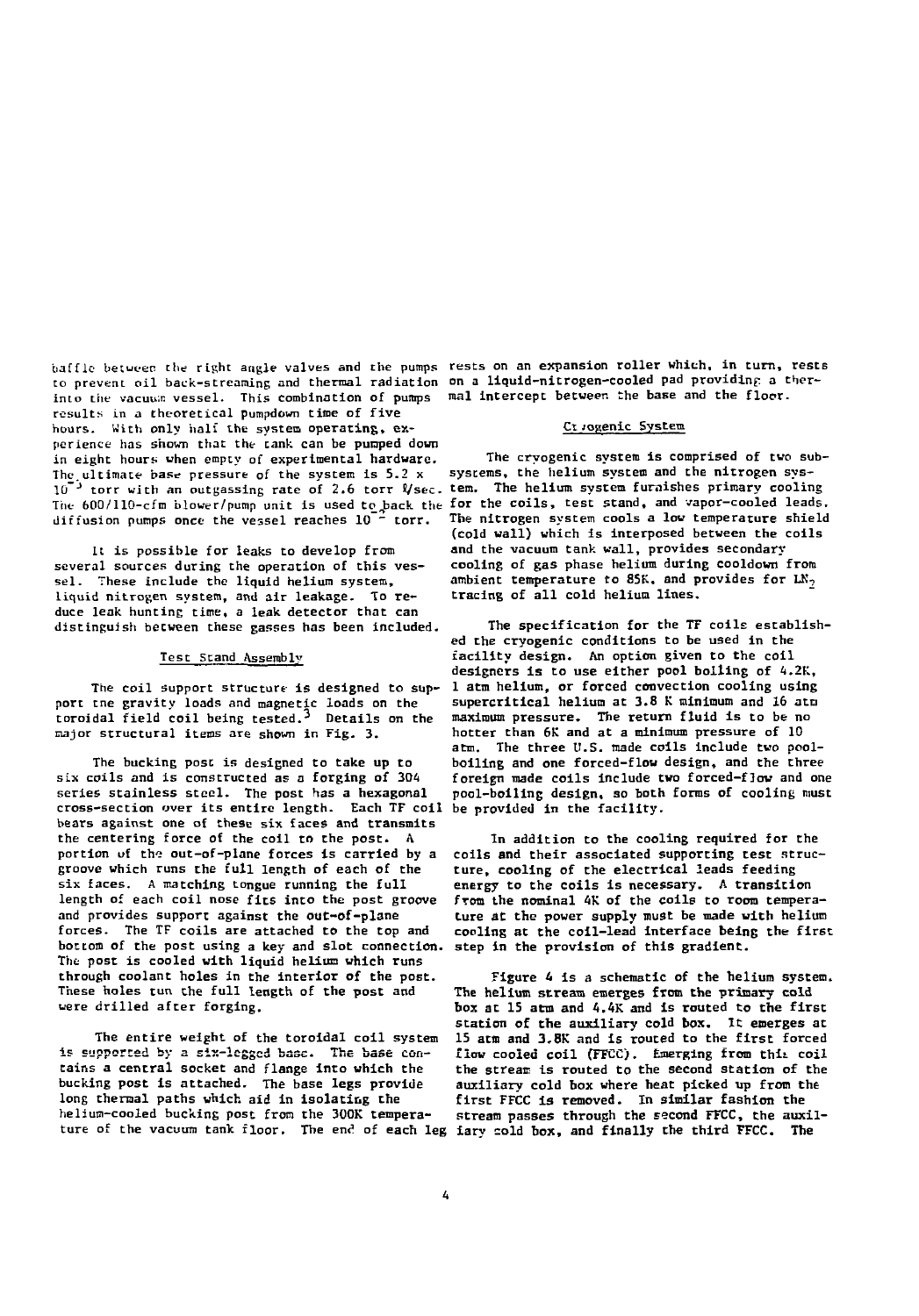



Fig. 3

Test Stand Assembly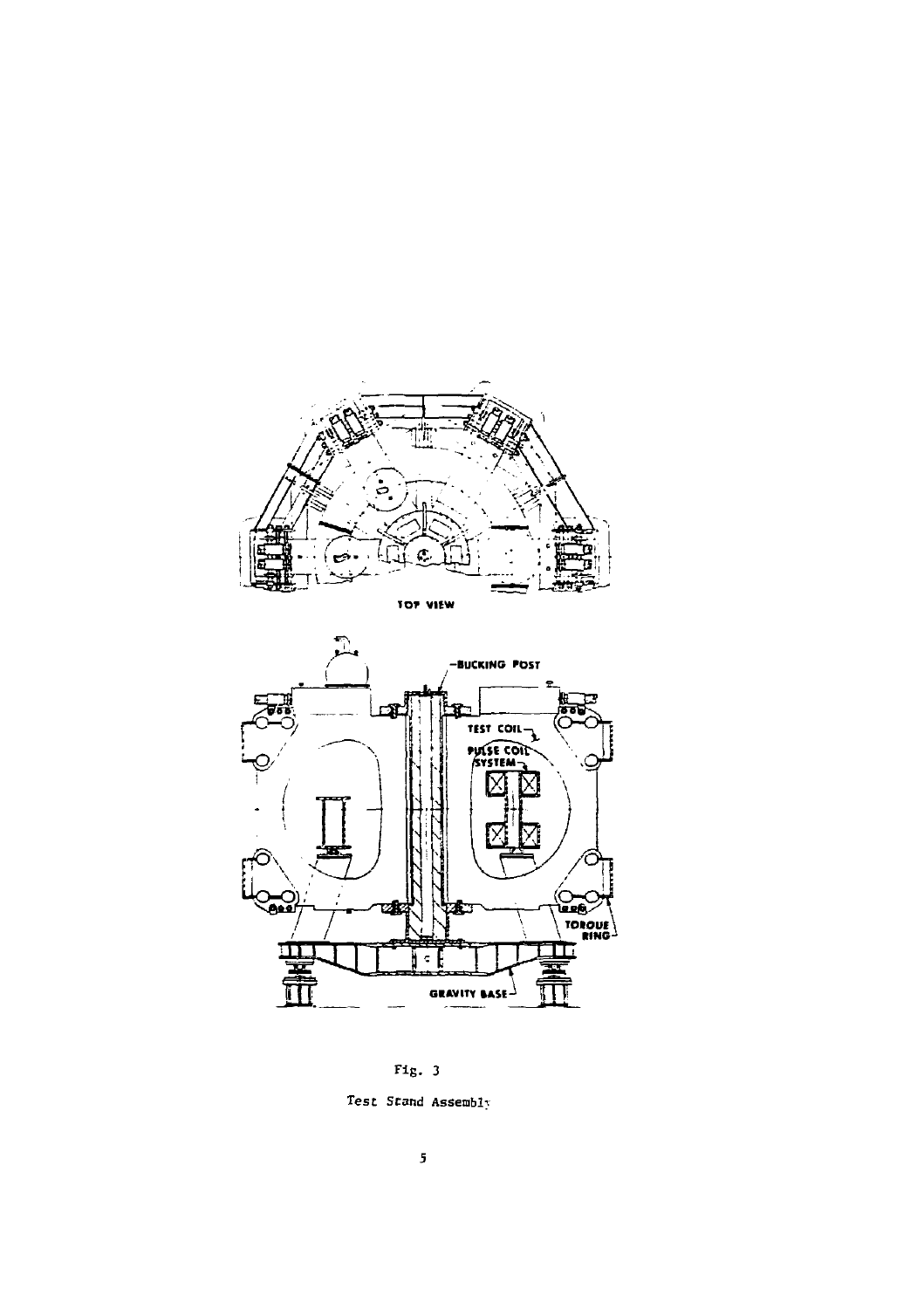

Liquid Helium System

FFCC's always receive the stream at 3.8K and usual-supply the pool boiling cooled coils and the test ly reject it at 4.1 to 4.2K depending on the coil. stand.

The first FFCC receives the stream at 15 acm, pressure at the exhaust end of the third coil will .<br>be abcit 10 atm.

From the last FFCC the stream is routed back through the primary cold box, and the flow is split. Two-thirds goes to turbine No. 1 and back through a heat exchanger to the compressor. The other third goes to turbine No. 2 and then to ;he 4.2K J-T valve which puts liquid into the 5000 gal. dewar. From there the liquid divides; part to the J-T valve feeding the j.5K bath of the auxiliary cold box. The second part is used to feed the 2000 £ dewar for the leads, and also to

All helium cold lines outside the vacuum tank are vacuum jacketed and nitrogen traced in order to minimize heat leak. Inside the tank only a fev layers of MLI is required to insulate the lines.

Table 1 shows system steady-state performance requirements, and Table 2 shows anticipated thermal loads of the coils. The refrigeration values shown in Table 1 are useful refrigeration values after providing for all system losses.

Liquid nitrogen cools the cold wall of the vacuum tank, gaseous helium used for cooldown of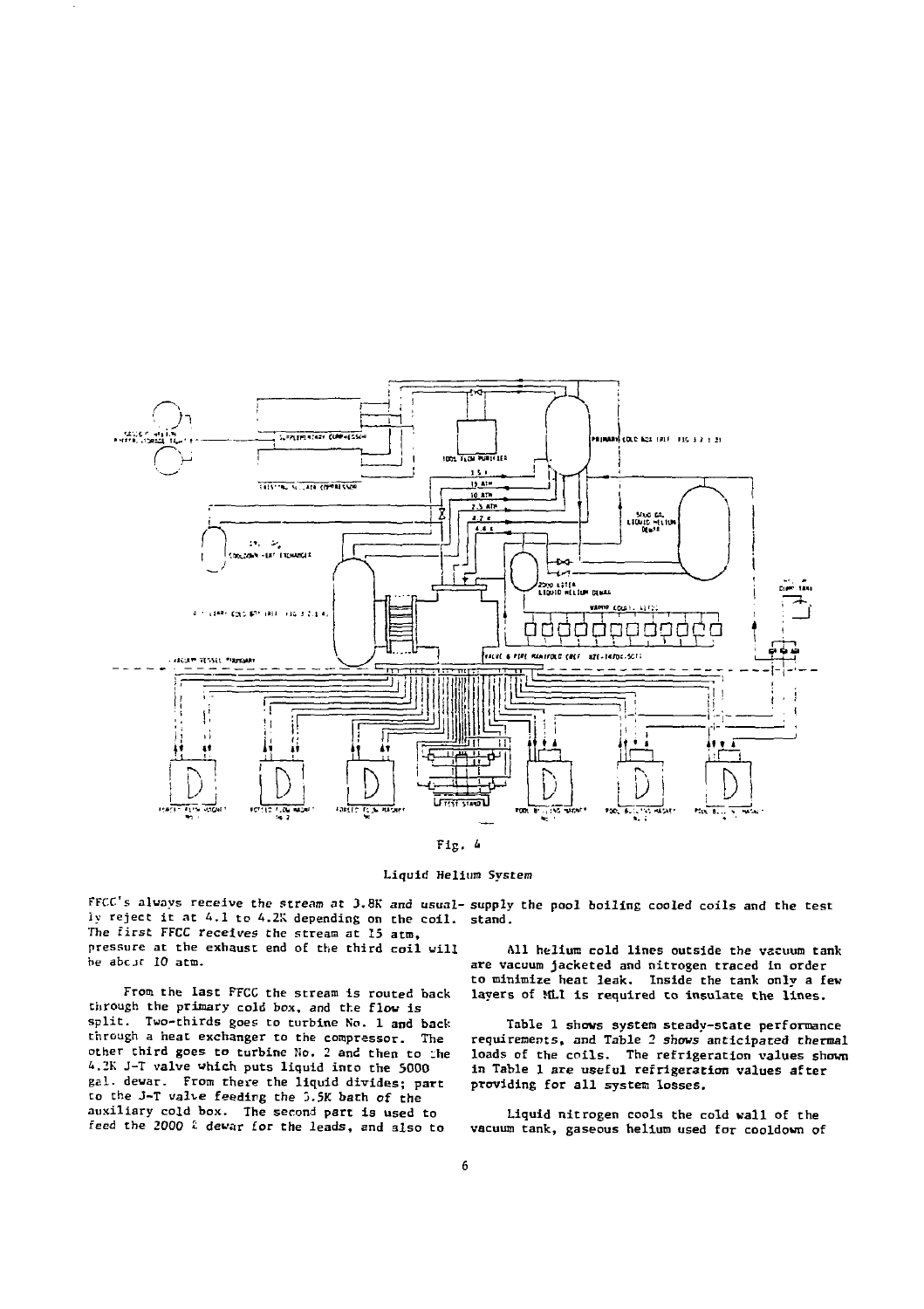| Table 1                                                                                                                                                       |                   | Table 2                                       |                               |       |       |
|---------------------------------------------------------------------------------------------------------------------------------------------------------------|-------------------|-----------------------------------------------|-------------------------------|-------|-------|
| Refrigerator Steady-State                                                                                                                                     |                   |                                               | Design Thermal Loads For LCTF |       |       |
| Performance Requirements                                                                                                                                      |                   | Liquid Helium System<br>(Coil Loads in Watts) |                               |       |       |
|                                                                                                                                                               |                   |                                               |                               |       |       |
|                                                                                                                                                               | GЕ                | GD                                            | K.                            |       |       |
| As test coil                                                                                                                                                  | 169               | 104                                           | 114                           |       |       |
| Liquid helium production<br>64.4K                                                                                                                             | 12.5 g/s          | As background coil                            | 26                            | 27    | 36    |
|                                                                                                                                                               |                   | Standby                                       | 20                            | 20    | 20    |
| Refrigeration @ 3.56K                                                                                                                                         | 1470 Watts        | Nominal Temp K                                | 4.2                           | 4.2   | 3.7   |
| Refrigeration @ 4.2K                                                                                                                                          | 170 Watts         | Foreign                                       |                               |       |       |
| Supercritical helium<br>$9.15$ atm and $3.7K$                                                                                                                 | $300 \text{ g/s}$ |                                               | Euratom                       | Janan | Swiss |
| Pool-Boiling Cooled Magnet Test                                                                                                                               |                   | As test coil                                  | 150                           | 208   | 150   |
| The refrigerator will provide the following<br>simultaneously with any pool-boiling cooled coil<br>in the test mode and the remaining five (5) magnetsStandby |                   | As background coil                            | 30                            | 52    | 30    |
|                                                                                                                                                               |                   |                                               | 20.                           | 20    | 20    |
| in the background mode:<br>Liquid helium production<br>0 4.4K                                                                                                 | $12.5$ $R/s$      | Nominal temp K                                | 3.7                           | 4.2   | 3.7   |
| Refrigeration $6\,$ 3.56K                                                                                                                                     | 1270 Watts        |                                               |                               |       |       |
| Refrigeration @ 4.2F.                                                                                                                                         | 326 Watts         |                                               |                               |       |       |
| Supercritical helium                                                                                                                                          | 300 g/s           |                                               |                               |       |       |

Liquid nitrogen cools the cold wall of the vacuum tank, gaseous helium used for cooidown of the coils, and intermediate pads on the heat conduction path coming up through the floor at the tank. It is also used to trace all cold helium lines. Nitrogen is delivered to the facility in lines. Nitrogen is delivered to the facility in Vacuum vessel. Superconductor is used in a bus<br>over the road tank trailers and is pi, ed to points connecting the coil interface to the current lead of application via a fixed system using tank pres-assemblies. The current lead assemblies are unisure to propel the liquid. The piping is vacuum versal in the sense that this interface is comjacketed.

 $@$  15 atm and 3.7K

## Vapor Cooled Leads

The coil current is supplied through current lead assemblies which are cooled with helium vapor. The lead assemblies are built as a combined vapor cooled lead and dewar unit which is bolred to the patible for use with both the pool-boiling and subsequent forced-flow coils. The lead assemblies have helium reservoirs separate from the coil cool-